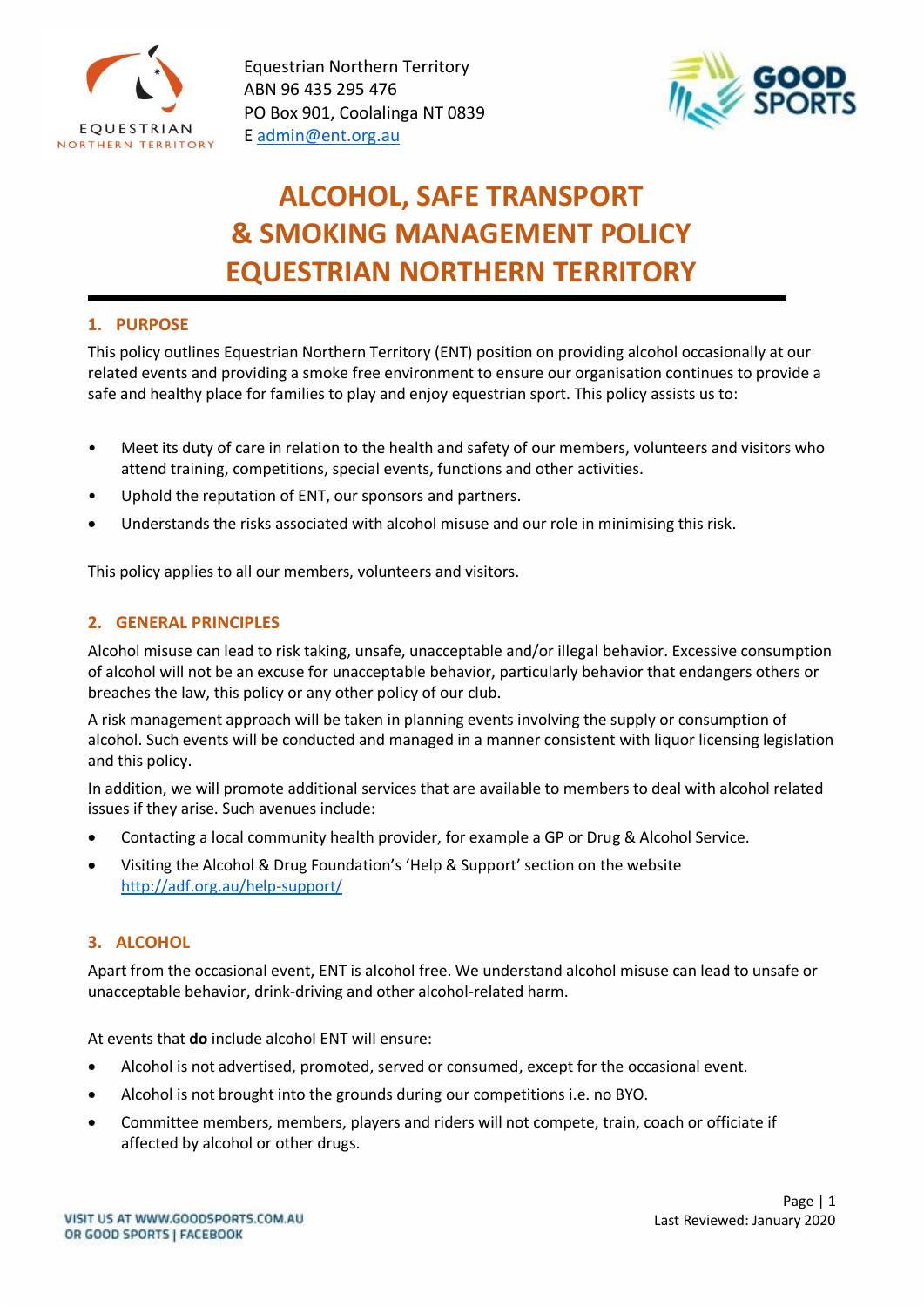

Equestrian Northern Territory ABN 96 435 295 476 PO Box 901, Coolalinga NT 0839 E [admin@ent.org.au](mailto:admin@ent.org.au)



- Free drinking water is provided free of charge (where available).
- People aged under 18 years will not be provided with, encouraged or allowed to consume alcohol.
- No one will pressure anyone to drink alcohol or encourage excessive or rapid consumption of alcohol (including drinking competitions).
- Images are not posted on social media of members or others drinking alcohol irresponsibly at ENT related events.
- Any person who comes to ENT related events and activities and seems intoxicated will be asked to leave and provided with options for safe transport where available. Police may be contacted to remove the person, if required.

(For the purposes of this policy, a person is defined as being in a state of intoxication if his or her speech, balance, co-ordination or behaviour is noticeably affected and there are reasonable grounds for believing that this is the result of the consumption of alcohol.)

- We avoid awards (e.g. presentations) and fundraising prizes that have an emphasis on alcohol.
- Alcohol sponsorship, brands and products are not sought, promoted or advertised by the club and are not placed on club apparel.
- Alcohol is not provided as an award to a member or official for any reason.

#### **4. SMOKING**

ENT is smoke free. We understand the harmful effects of smoking on health, fitness and performance in sport and that passive smoking (secondhand tobacco smoke) is also hazardous to health.

Non-smokers should be protected from the involuntary inhalation of tobacco smoke at our competitions, functions and other activities.

We will ensure:

- All events will be promoted as smoke-free, regardless of where they are held.
- Members, volunteers and visitors will know we are a smoke free club and will abide by our club policy.
- No-smoking signage and/or signage promoting events as smoke-free will be displayed around the club and at games, events or functions (where possible).

#### **5. SAFE TRANSPORT**

ENT recognises mixing drugs (including prescription medication) with other drugs or alcohol can seriously affect the ability to drive safely. Driving when over the legal blood alcohol limit is illegal and hazardous to individuals and the wider community.

If any board members, members, riders or officials are suspected of being under the influence of alcohol or other drugs, we will take steps to help them get home safely. For example, offer them a ride home or call a taxi or sober person to collect them.

#### **6. PROMOTING THIS POLICY**

ENT will:

• Educate members, volunteers and guests about our policy and the benefits of having such a policy.